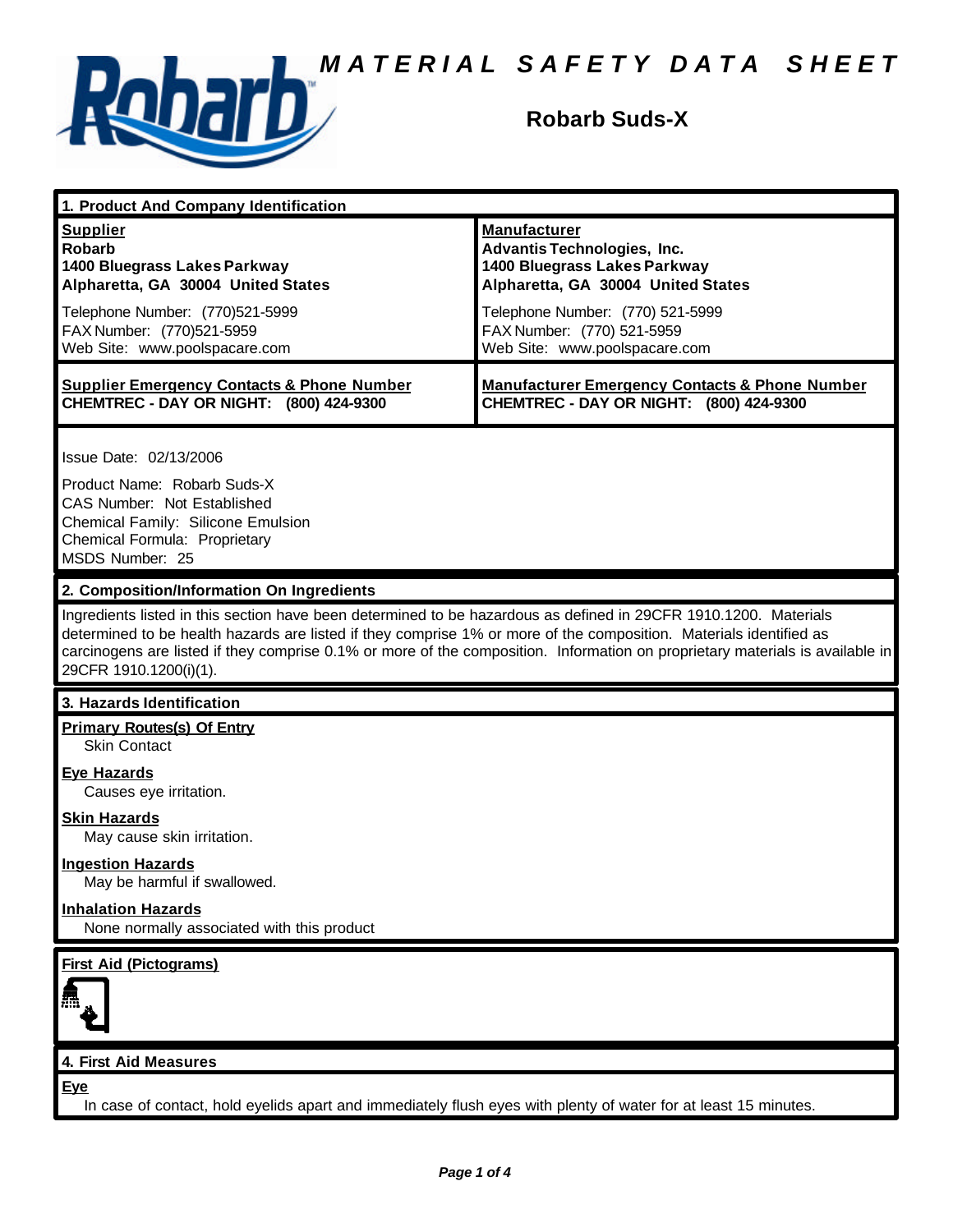## **Robarb Suds-X**

### **4. First Aid Measures - Continued**

#### **Skin**

In case of contact, immediately flush skin with soap and plenty of water.

#### **Ingestion**

If swallowed, induce vomiting immediately. Call a physician or a poison control center immediately.

#### **Inhalation**

If inhaled, remove to fresh air. If breathing is difficult, give oxygen.

### **Fire Fighting (Pictograms)**



### **5. Fire Fighting Measures**

Flash Point: n/a °F

### **Fire And Explosion Hazards**

Burning causes oxides of carbon and silicone

#### **Extinguishing Media**

Use the appropriate extinguishing media for the surrounding fire.

#### **Fire Fighting Instructions**

Firefighters should wear self-contained breathing apparatus and full protective gear.

#### **6. Accidental Release Measures**

Contain and/or absorb spill with inert material (e.g. sand, vermiculite). Collect and dispose. Flush spill area with water.

#### **7. Handling And Storage**

#### **Handling And Storage Precautions**

Keep out of reach of children. Store material in a cool and dry place.

#### **Work/Hygienic Practices**

Use safe chemical handling procedures suitable for the hazards presended by this material.

## **Protective Clothing (Pictograms)**



#### **8. Exposure Controls/Personal Protection**

#### **Engineering Controls**

Local exhaust acceptable. Special exhaust not required

#### **Eye/Face Protection**

Safety glasses with side shields or goggles.

#### **Skin Protection**

Chemical-resistant gloves.

#### **Respiratory Protection**

None normally required.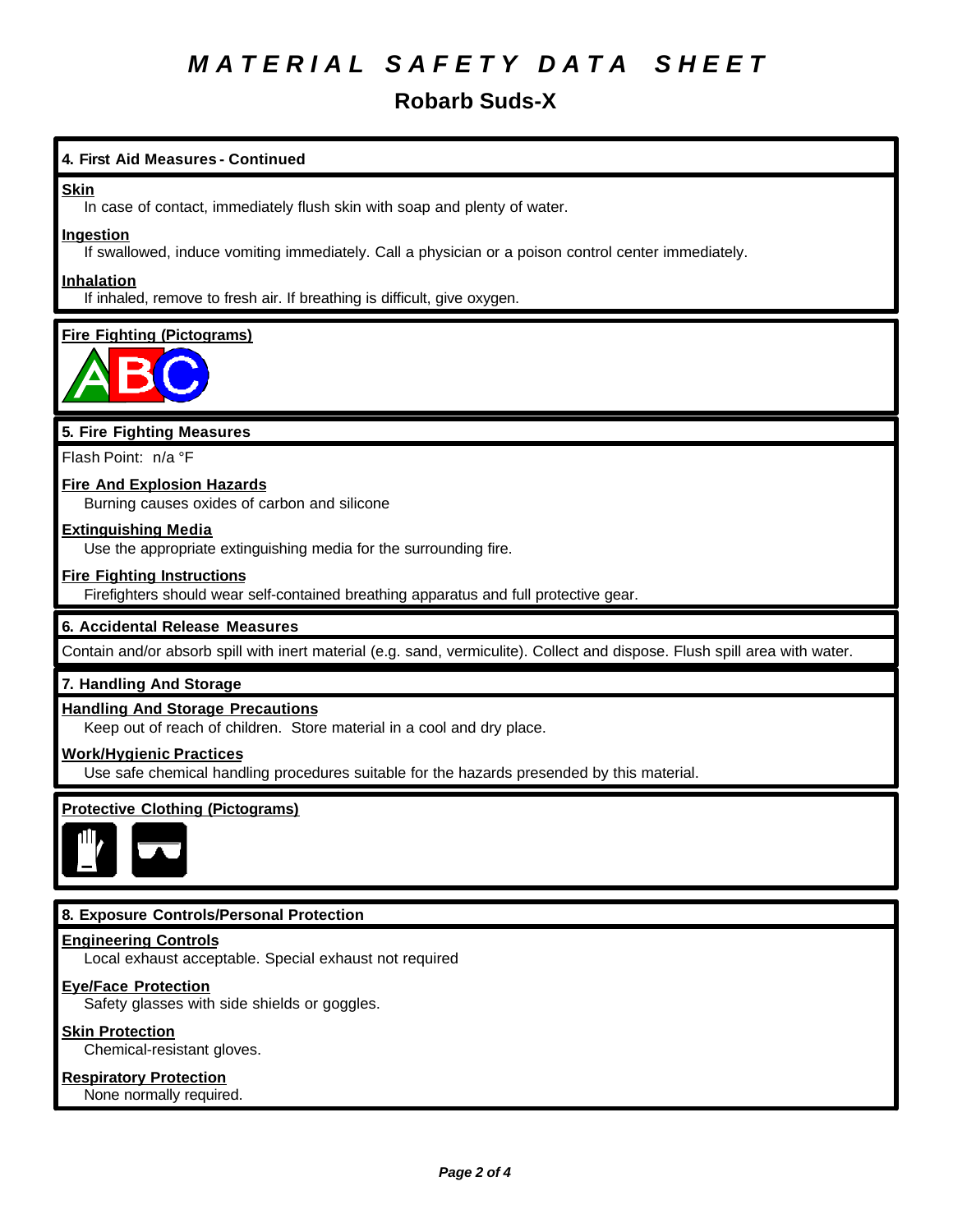## **Robarb Suds-X**

## **9. Physical And Chemical Properties Appearance** Creamy white liquid **Odor** Mild Chemical Type: Mixture Physical State: Liquid Melting Point: n/a °F Boiling Point: 212 °F Specific Gravity: 1.0 Percent Volitales: NOT ESTABLISHED Vapor Pressure: NOT ESTABLISHED Vapor Density: NOT ESTABLISHED pH Factor: 6-7 Solubility: SOLUBLE IN WATER Viscosity: NOT ESTABLISHED Evaporation Rate: NOT ESTABLISHED **10. Stability And Reactivity** Stability: Stable Hazardous Polymerization: Will not occur **Incompatible Materials** Strong Oxidants **Hazardous Decomposition Products** Burning causes oxides of carbon and silicone **11. Toxicological Information** No Data Available... **12. Ecological Information** No Data Available... **13. Disposal Considerations** Dispose in accordance with applicable federal, state and local government regulations. **14. Transport Information Proper Shipping Name** NOT REGULATED **Hazard Class** NOT REGULATED **DOT Identification Number** NONE

**15. Regulatory Information**

No Data Available...